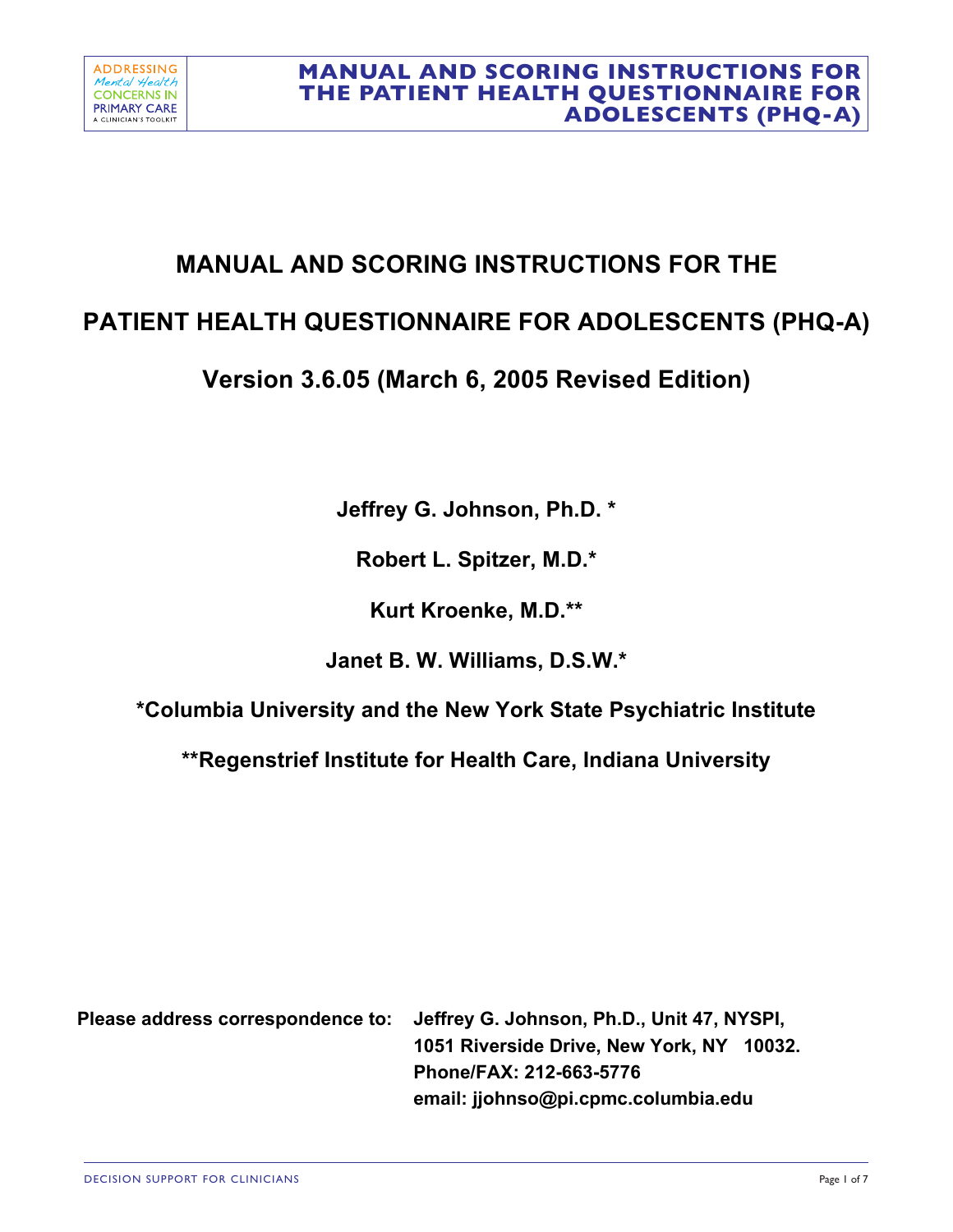#### **Version 3.6.05 (March 6, 2005 Revised Edition)**

**Jeffrey G. Johnson, Ph.D. \* Robert L. Spitzer, M.D.\* Kurt Kroenke, M.D.\*\* Janet B. W. Williams, D.S.W.\* \*Columbia University and the New York State Psychiatric Institute \*\*Regenstrief Institute for Health Care, Indiana University**

**Please address correspondence to: Jeffrey G. Johnson, Ph.D., Unit 47, NYSPI, 1051 Riverside Drive, New York, NY 10032. Phone/FAX: 212-663-5776 email: jjohnso@pi.cpmc.columbia.edu**

#### **OVERVIEW**

The Patient Health Questionnaire for Adolescents (PHQ-A) is a self-report questionnaire that is designed for the purpose of assessing anxiety, mood, eating, and substance use disorders among adolescent primary care patients. The PHQ-A was designed to obtain data, in a few minutes of the patient's time, that may be used to determine whether or not it is probable that an adolescent patient currently has an anxiety, mood, eating, or substance use disorder. PHQ-A diagnoses are most appropriately regarded as provisional diagnoses that require confirmation through further examination of the patient by the physician or a qualified mental health professional. It is particularly important to take this into consideration because the PHQ-A does not yield differential diagnoses, which can only be made by the physician or a qualified mental health professional. Thus, it would not be advisable to make any treatment decisions based solely on the data provided by the patient on the PHQ-A.

The items in the anxiety, mood, eating, and substance use sections of the PHQ-A assess varying time spans, in accordance with the diagnostic criteria set forth in the Diagnostic and Statistical Manual of Mental Disorders Fourth Edition Text Revision (DSM-IV-TR). Because the PHQ-A was designed to yield a provisional diagnosis without requiring more than a few minutes of the patient's time, symptoms of mania are not assessed, and only two anxiety disorders are assessed. Further, some diagnostic criteria are not assessed for some disorders, which is a major reason why the PHQ-A diagnoses must be regarded as "provisional" diagnoses. With regard to substance use disorders, the PHQ-A only yields a provisional diagnosis of alcohol or drug "abuse or dependence." The physician or a qualified mental health professional must determine whether the patient meets the specific diagnostic criteria for substance abuse or substance dependence.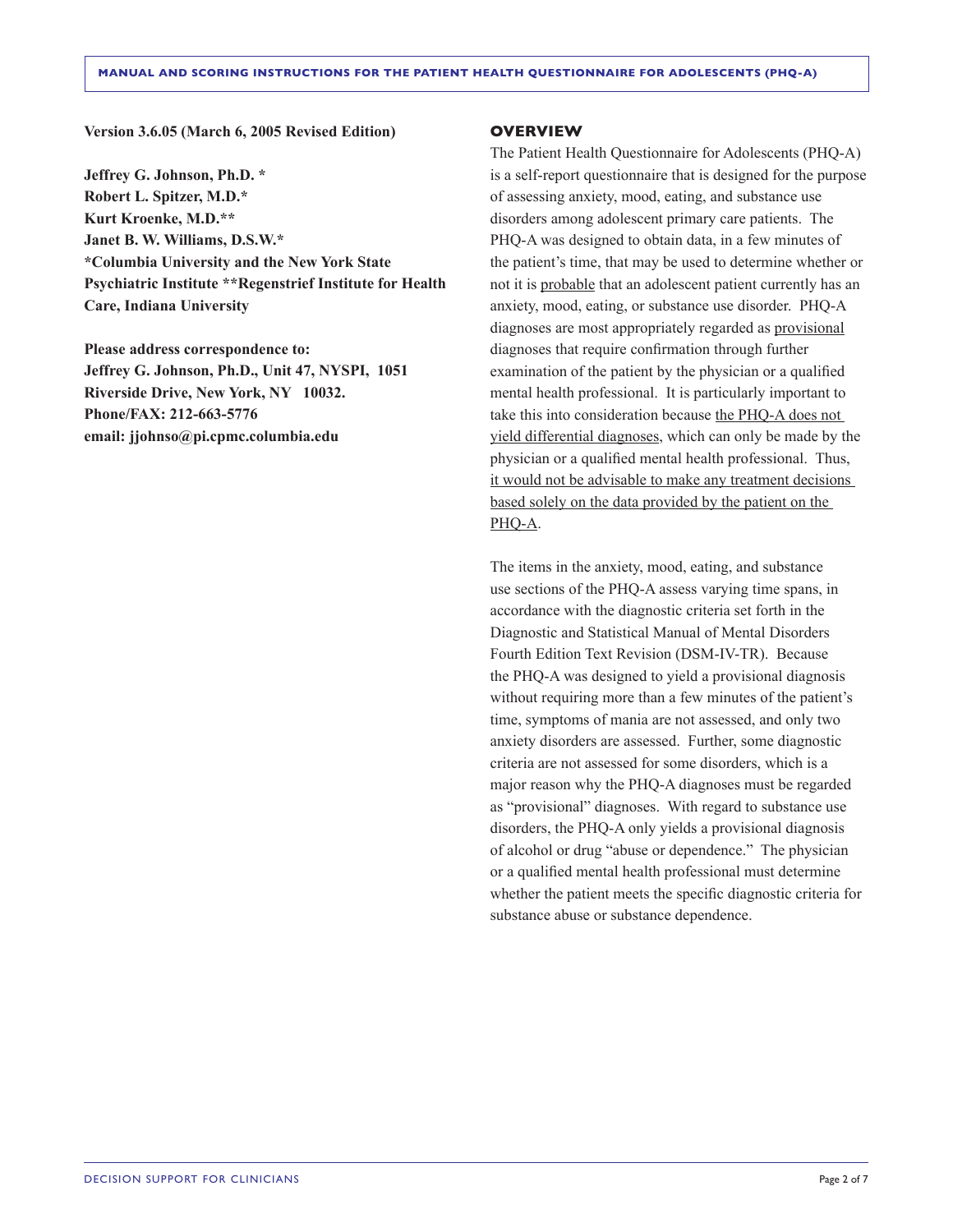#### **THE HISTORY OF THE PHQ-A**

The work that led to the development of the Patient Health Questionnaire (PHQ and PHQ-A) began in the early 1990s when a team of researchers and clinicians led by Robert L. Spitzer, M.D. developed a physician-administered structured clinical interview called the PRIME-MD (Primary Care Evaluation of Mental Disorders).<sup>1</sup> The PRIME-MD was developed to help improve the recognition of mental disorders by primary care physicians. Subsequently, a time saving self-administered version of the PRIME-MD, the Patient Health Questionnaire (PHQ) was developed. The PHQ has been found to diagnose mental disorders among primary care patients accurately and reliably.<sup>2</sup> The Patient Health Questionnaire for Adolescents (PHQ-A) is an expanded version of the PHQ. In addition to assessing all of the disorders that are assessed with the adult PHQ, the revised PHQ-A also assesses Dysthymic Disorder, Drug Abuse or Dependence, Nicotine Dependence, and Anorexia Nervosa. Appropriate diagnostic criteria are used for diagnosing anxiety, mood, eating, and substance use disorders among adolescents. Research conducted by the developers of the PHQ-A at the New York State Psychiatric Institute and by Dr. Emily Harris of the University of California, Davis has supported the validity and reliability of the PHQ-A.<sup>3</sup> The current version of the PHQ-A has been revised, in consultation with Dr. Spitzer and Dr. Harris, to improve the precision and scope of the items used to assess symptoms of anxiety, eating, mood, and substance use disorders. The diagnostic algorithms in the present manual are based on the DSM-IV-TR diagnostic criteria. Previous research with the PHQ-A has been used in refining these algorithms in order to maximize the specificity and predictive power of this instrument.

- 1. Spitzer RL, Williams JB, Kroenke K, Linzer M, deGruy F, Hahn SR, Brody D, Johnson JG. Utility of a new procedure for diagnosing mental disorders in primary care: The PRIME-MD 1000 study. JAMA. 1994;272:1749-59.
- 2. Spitzer RL, Kroenke K, Williams JB. Validation and utility of a self-report version of PRIME-MD: the PHQ primary care study. JAMA. 1999;282:1737-44.
- 3 Johnson JG, Harris ES, Spitzer RL, Williams JBW. The Patient Health Questionnaire for Adolescents: validation of an instrument for the assessment of mental disorders among adolescent primary care patients. *Journal of Adolescent Health*. 2002;30:196-204.

### **INSTRUCTIONS FOR ASSESSING MOOD DISORDERS**

*Major Depressive Disorder* The following three conditions must be met in order to assign a provisional diagnosis of Major Depressive Disorder:

- 1.The patient must circle "YES: Nearly every day in the past 2 weeks" on PHQ-A item 1 (Little interest or pleasure in doing things), **OR** item 2 (Feeling down, depressed, or hopeless).
- 2.In addition, the patient must **EITHER**
	- a. Circle "YES: Nearly every day in the past 2 weeks" on at least **5 of the 8** items on the first page of the PHQ-A (PHQ-A items 1-8) **OR**
	- b.Circle "YES: Nearly every day in the past 2 weeks" on at least **4 of the 8** items on the first page of the PHQ-A (PHQ-A items 1-8) **AND ALSO**  circle 'YES" on PHQ-A item 13 or 14.
- 3.In addition, the patient must **EITHER**:
	- a. Circle "Quite Difficult," "Very Difficult," or "Extremely Difficult," on PHQ-A item 15 (on the bottom of PHQ-A page 2), **OR**
	- b.Circle 'YES" on PHQ-A item 14, **OR**
	- c. Circle "A Little Difficult" on PHQ-A item 15 (on the bottom of PHQ-A page 2), **AND ALSO** circle "YES: Nearly every day in the past 2 weeks" on at least **7 of the 8** items on the first page of the PHQ-A (PHQ-A items 1-8).

**Suicidal Ideation** If the patient circled YES on items 13 or 14, he/she may be at elevated risk for the onset of suicidal behavior. There is particular reason to be concerned about this possibility and to conduct a more extensive evaluation of the patient's risk for suicide if he/she circled YES on item 14.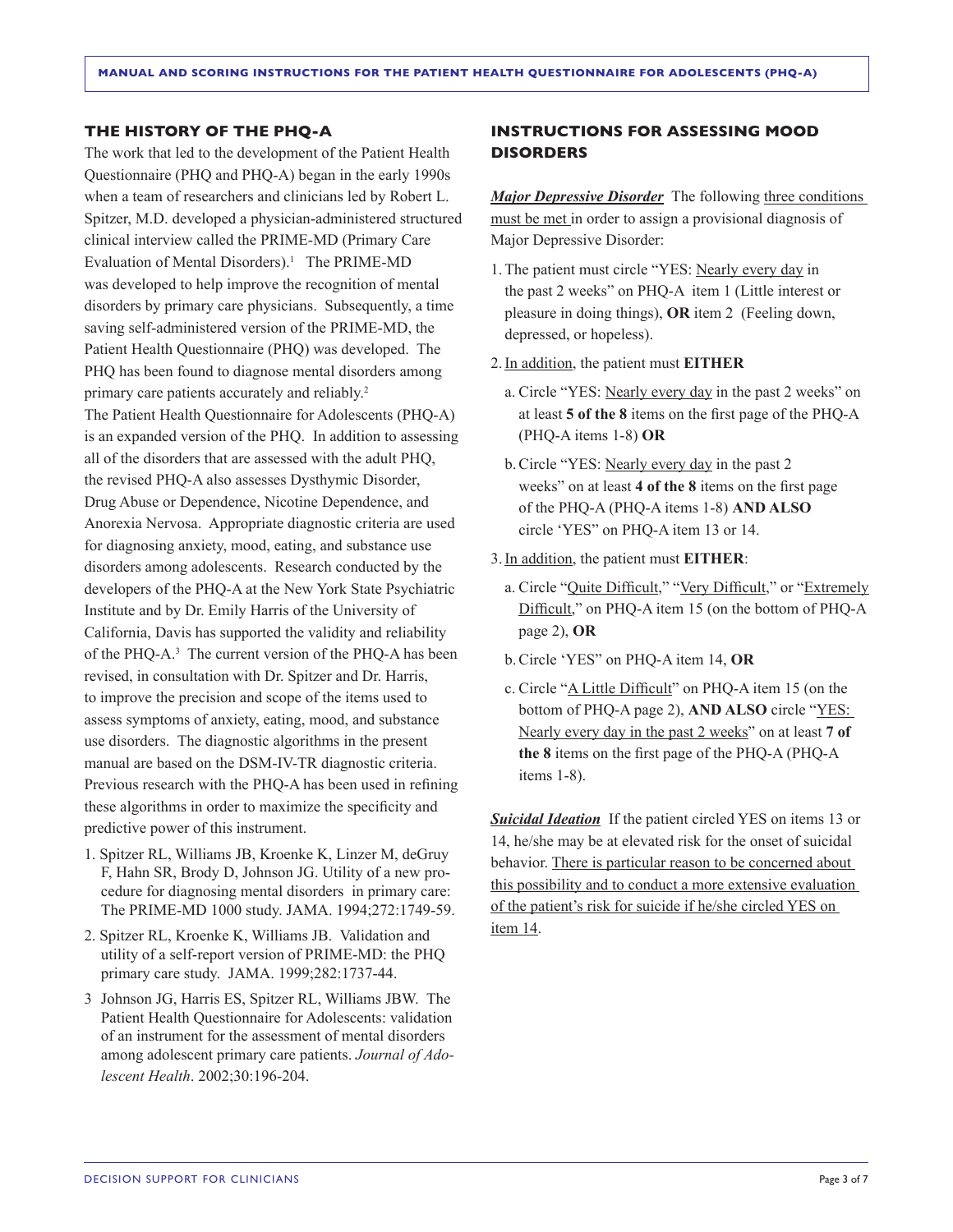*Dysthymic Disorder* The following three conditions must be met in order to assign a provisional diagnosis of *Dysthymic* Disorder:

- 1.The patient must circle "YES" on PHQ-A items **9 AND 10**.
- 2.The patient must circle "NO" on PHQ-A item **11**.
- 3.In addition, the patient must **EITHER**:
	- a. Circle "YES: Nearly every day in the past 2 weeks" at least twice in answering PHQ-A items 3-7 (on the first page of the PHQ-A), **OR**
	- b.Circle "YES: Nearly every day in the past 2 weeks" at least once in answering PHQ-A items 3-7 (on the first page of the PHQ-A), **AND ALSO** circle "YES" on PHQ-A items 12 or 14.
- 4.In addition, the patient must **EITHER**:
	- a. Circle "Quite Difficult," "Very Difficult," or "Extremely Difficult," on PHQ-A item 15, **OR**
	- b.Circle 'YES" on PHQ-A item 14, **OR**
	- c. Circle "A Little Difficult" on PHQ-A item 15, **AND**  circle "YES: Nearly every day in the past 2 weeks" at least three times in answering PHQ-A items 3-7, **OR**
	- d.Circle "A Little Difficult" on PHQ-A item 15 **AND** circle "YES: Nearly every day in the past 2 weeks" at least twice in answering PHQ-A items 3-7 **AND** circle "YES" on PHQ-A item 12**.**

**Minor Depressive Disorder** A provisional diagnosis of Minor Depressive Disorder may be assigned if the patient has not been diagnosed with Major Depressive Disorder and the following three conditions are met.

- 1.The patient must circle "YES: Nearly every day in the past 2 weeks" on PHQ-A item 1 (Little interest or pleasure in doing things), **OR** item 2 (Feeling down, depressed, or hopeless).
- 2.In addition, the patient must **EITHER**
	- a. Circle "YES: Nearly every day in the past 2 weeks" on at least **3 of the 8** items on the first page of the PHQ-A (PHQ-A items 1-8) **OR**
	- b.Circle "YES: Nearly every day in the past 2 weeks" on at least **2 of the 8** items on the first page of the PHQ-A (PHQ-A items 1-8) **AND ALSO** circle 'YES" on PHQ-A item 13 or 14.
- 3.In addition, the patient must **EITHER**:
	- a. Circle "Quite Difficult," "Very Difficult," or "Extremely Difficult," on PHQ-A item 15, **OR**
	- b.Circle 'YES" on PHQ-A item 14, **OR**
	- c. Circle "A Little Difficult" on PHQ-A item 15, **AND ALSO** circle "YES: Nearly every day in the past 2 weeks" on at least **4 of the 8** items on the first page of the PHQ-A (PHQ-A items 1-8).

## **INSTRUCTIONS FOR ASSESSING ANXIETY DISORDERS**

**Panic Disorder** The following three conditions must be met in order to assign a provisional diagnosis of Panic Disorder:

- 1.The patient must circle "YES" on PHQ-A items 16, 17, 18, **AND** 19.
- 2.In addition, the patient must circle "YES" at least 4 times in answering PHQ-A items 20-31.
- 3.In addition, the patient must **EITHER**:
	- a. Circle "Quite Difficult," "Very Difficult," or "Extremely Difficult," on PHQ-A item 41 (on the bottom of PHQ-A page 4), **OR**
	- b. Circle "A Little Difficult" on PHQ-A item 41 (on the bottom of PHQ-A page 4), **AND ALSO** circle "YES" at least 6 times in answering PHQ-A items 20-31.

*Generalized Anxiety Disorder* The following three conditions must be met in order to assign a provisional diagnosis of Generalized Anxiety Disorder (Includes "Overanxious Disorder of Childhood"):

- 1.The patient must circle "YES" on PHQ-A items 32, 33, **AND** 34.
- 2.In addition, the patient must circle "YES: More than half the days in the past 6 months" at least once in answering PHQ-A items 35-40.
- 3.In addition, the patient must **EITHER**:
	- a. Circle "Extremely Difficult," on PHQ-A item 41 **OR,**
	- b.Circle "Very Difficult" on PHQ-A item 41 **AND ALSO** circle "YES: More than half the days in the past 6 months" at least twice in answering PHQ-A items 35- 40.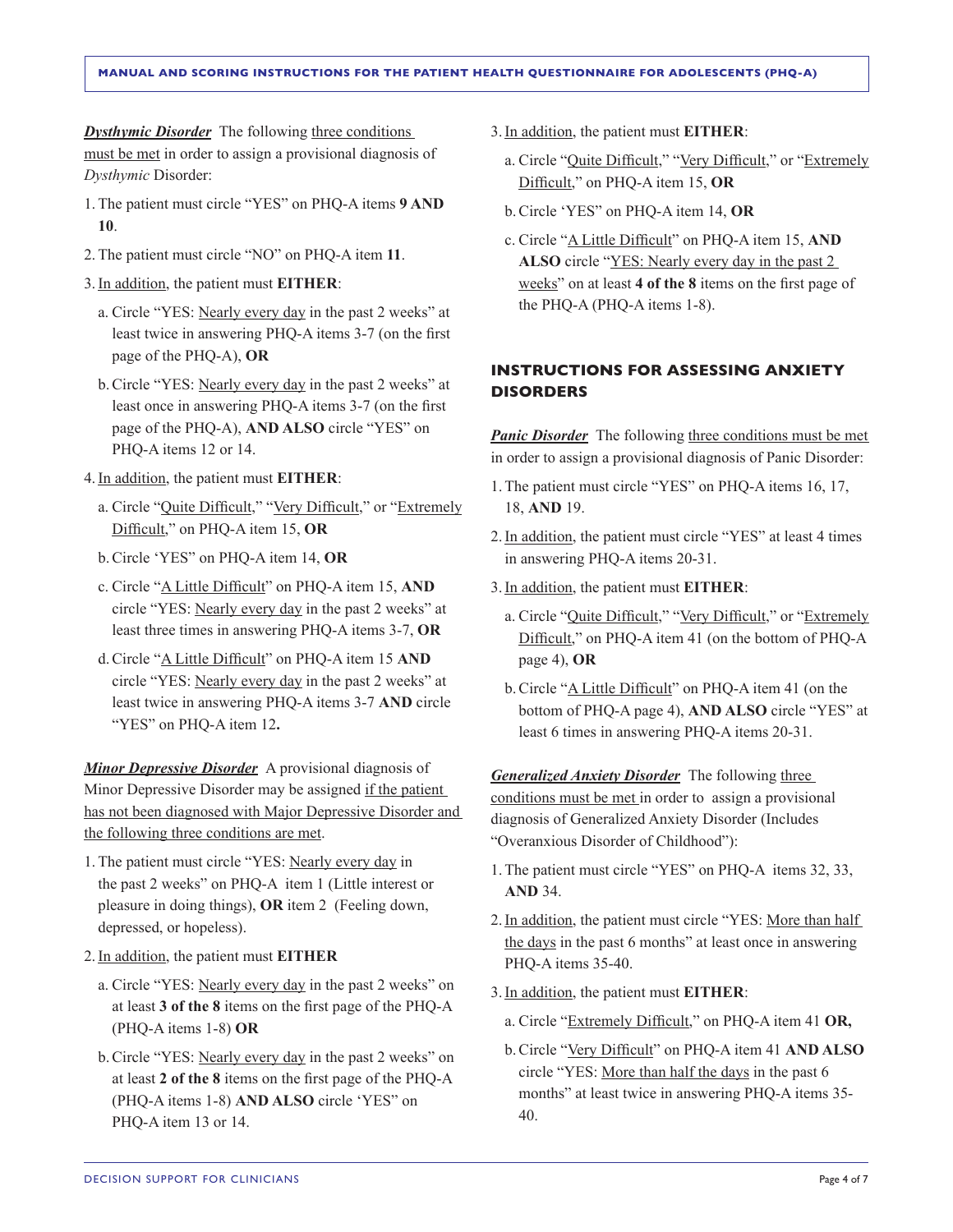- c. Circle "Quite Difficult" on PHQ-A item 41 **AND ALSO** circle "YES: More than half the days in the past 6 months" at least three times in answering PHQ-A items 35-40.
- d.Circle "A Little Difficult" on PHQ-A item 41, **AND ALSO** circle "YES: More than half the days in the past 6 months" at least four times in answering PHQ-A items 35-40.

### **INSTRUCTIONS FOR ASSESSING SUBSTANCE ABUSE OR DEPENDENCE**

*Alcohol Abuse or Dependence* The following two conditions must be met in order to assign a provisional diagnosis of Alcohol Abuse or Dependence.

- 1.The patient must circle "YES (a few times)" on PHQ-A items 42 or 43.
- 2.In addition, the patient must **EITHER**:
	- a. Circle "YES (more than once)" on PHQ-A items 44, 45, 46, or 47, **AND** circle a total of two or more "YES" responses on PHQ-A items 44, 45, 46, or 47 these responses can include the following responses: "YES (once)" or "YES (more than once)", **OR**
	- b.Circle "YES (more than once)" on PHQ-A items 44, 45, 46, or 47, **AND ALSO** circle "YES" on PHQ-A items 49, 50, or 51, **OR**
	- c. Circle "YES (more than once)" on PHQ-A items 44, 45, or 46, **AND ALSO** circle "YES" on PHQ-A items 48, 49, 50, or 51.

*Nicotine Dependence* The provisional diagnosis of Nicotine Dependence may be assigned if the patient circled "A pack a day (20 of Cigarettes) or more" on PHQ-A item 52.

*Drug Abuse or Dependence* The following three conditions must be met in order to assign a provisional diagnosis of Drug Abuse or Dependence.

- 1.The patient must circle "YES " on PHQ-A item 53, 54, 55, 56, or 57.
- 2.In addition, the patient must **EITHER**:
	- a. Circle "a few times," or "more than a few times" on PHQ-A item 58, **OR**
- b.Circle "twice" in answering PHQ-A item 58 **AND ALSO** circle "YES (more than once)" on PHQ-A items 59, 60, 61, or 62.
- 3.In addition, the patient must **EITHER**:
	- a. Circle "YES (more than once)" on PHQ-A items 59, 60, 61, or 62, **AND** circle a total of two or more "YES" responses on PHQ-A items 59, 60, 61, or 62 these "YES" responses can include "YES (once)" or "YES (more than once)", **OR**
	- b.Circle "YES (more than once)" on PHQ-A items 59, 60, or 61, **AND ALSO** circle "YES" on PHQ-A items 63, 64, 65, or 66, **OR**
	- c. Circle "YES (more than once)" on PHQ-A items 59, 60, 61, or 62, **AND ALSO** circle "YES" on PHQ-A items 64, 65, or 66.

## **INSTRUCTIONS FOR ASSESSING EATING DISORDERS**

*Bulimia Nervosa* The following five conditions must be met in order to assign a provisional diagnosis of Bulimia Nervosa.

- 1.The patient must circle "YES" on PHQ-A items 72, 73, **AND** 74.
- 2.In addition, the patient must circle "YES" on PHQ-A item 75, 76, 77, 78, 79, or 80.
- 3.In addition, the patient must circle "at least twice a week" on PHQ-A item 81.
- 4.In addition, the patient must circle "YES" on PHQ-A item 71.
- 5.In addition, the patient must **EITHER**:
	- a. Circle "Quite Difficult," "Very Difficult," or "Extremely Difficult," on PHQ-A item 83, **OR**
	- b.Circle "A Little Difficult" on PHQ-A item 83 **AND ALSO** circle at least two of the PHQ-A items assessing compensatory weight loss behaviors (i.e., PHQ-A items 75-80).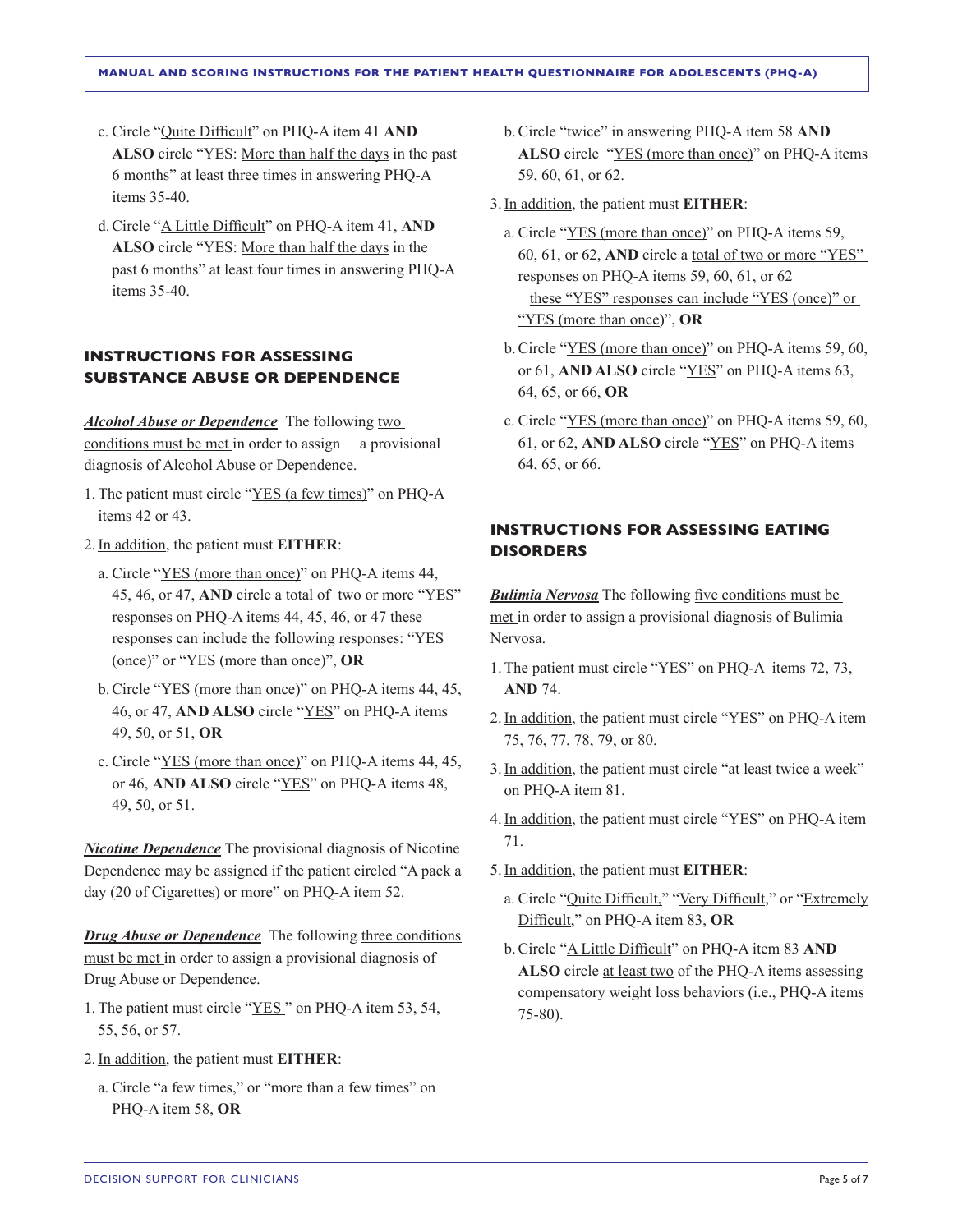*Binge Eating Disorder* The following three conditions must be met in order to assign a provisional diagnosis of Binge Eating Disorder.

- 1.The patient must circle "YES" on PHQ-A items 72, 73, **AND** 74.
- 2.In addition, the patient must circle "Quite Difficult," "Very Difficult," or "Extremely Difficult," on PHQ-A item 83.
- 3.In addition, the patient is not to be assigned a provisional diagnosis of Binge Eating Disorder if he/she has been diagnosed with Bulimia Nervosa.

*Anorexia Nervosa* The following four conditions must be met in order to assign a provisional diagnosis of Anorexia Nervosa.

- 1. The patient's weight must be below "a minimally normal weight for the patient's age and height." defined as less than 85% of normal body weight, in the DSM-IV-TR. A body mass index (BMI) below 18.0 is another way to determine if body weight is abnormally low. The patient's BMI can be computed using the height and weight data from PHQ-A items 67 and 68, although it is preferable to obtain the patient's height and weight in the physician's office or clinic. The following steps can be used to calculate the patient's body mass index (BMI):
	- a. Calculate the patient's weight in kilograms ( = weight in pounds divided by 2.2046).
	- b.Calculate the patient's height in meters ( = height in inches divided by 39.37).
	- c. Square the patient's height in meters ( = height in meters X height in meters).
	- c. The patient's body mass index is obtained by dividing the patient's weight in kilograms by the patient's height in meters squared ( $BMI = weight$  in kilos / height in meters<sup>2</sup>).
- 2. In addition, the patient must circle "YES" on PHQ-A item 70.
- 3. In addition, the patient must circle "YES" on PHQ-A item 69 or 71.
- 4. In addition, if the patient is female, she must have circled "NO" on PHQ-A item 82 indicating that she has amenorrhea (i.e., the absence of at least three consecutive menstrual periods).

*Eating Disorder Not Otherwise Specified* A provisional diagnosis of Eating Disorder Not Otherwise Specified (EDNOS) may be assigned if the patient does not meet criteria for Bulimia Nervosa or Anorexia Nervosa **AND ANY** of the following conditions are met:

- 1. All of the criteria for Bulimia Nervosa are met except that the patient circled "less than once a week" or "at least once a week" on PHQ-A item 81, **OR**
- 2. All of the criteria for Anorexia Nervosa are met except that, despite significant weight loss, the individual's current weight is in the normal range (NOTE: Loss of appetite or weight may be reported on PHQ-A item 5, and significant weight loss is likely if the patient's BMI is less than 19.0), **OR**
- 3.The patient has Binge Eating Disorder (NOTE: The DSM-IV-TR officially categorizes Binge Eating Disorder both as an Eating Disorder Not Otherwise Specified (EDNOS) and as a diagnostic "Criteria Set Provided for Further Study"), **OR**
- 4.The patient circled "YES" on PHQ-A item 75, 76, 77, 78, 79, or 80, **AND** the patient circled "at least twice a week" on PHQ-A item 81, **AND** the patient circled "Quite Difficult," "Very Difficult," or "Extremely Difficult," on PHQ-A item 83, **OR**
- 5.If the patient is a female, all of the conditions in the PHQ-A are met for Anorexia Nervosa except that she did not circle "NO" on PHQ-A item 82, indicating that she does not have amenorrhea.